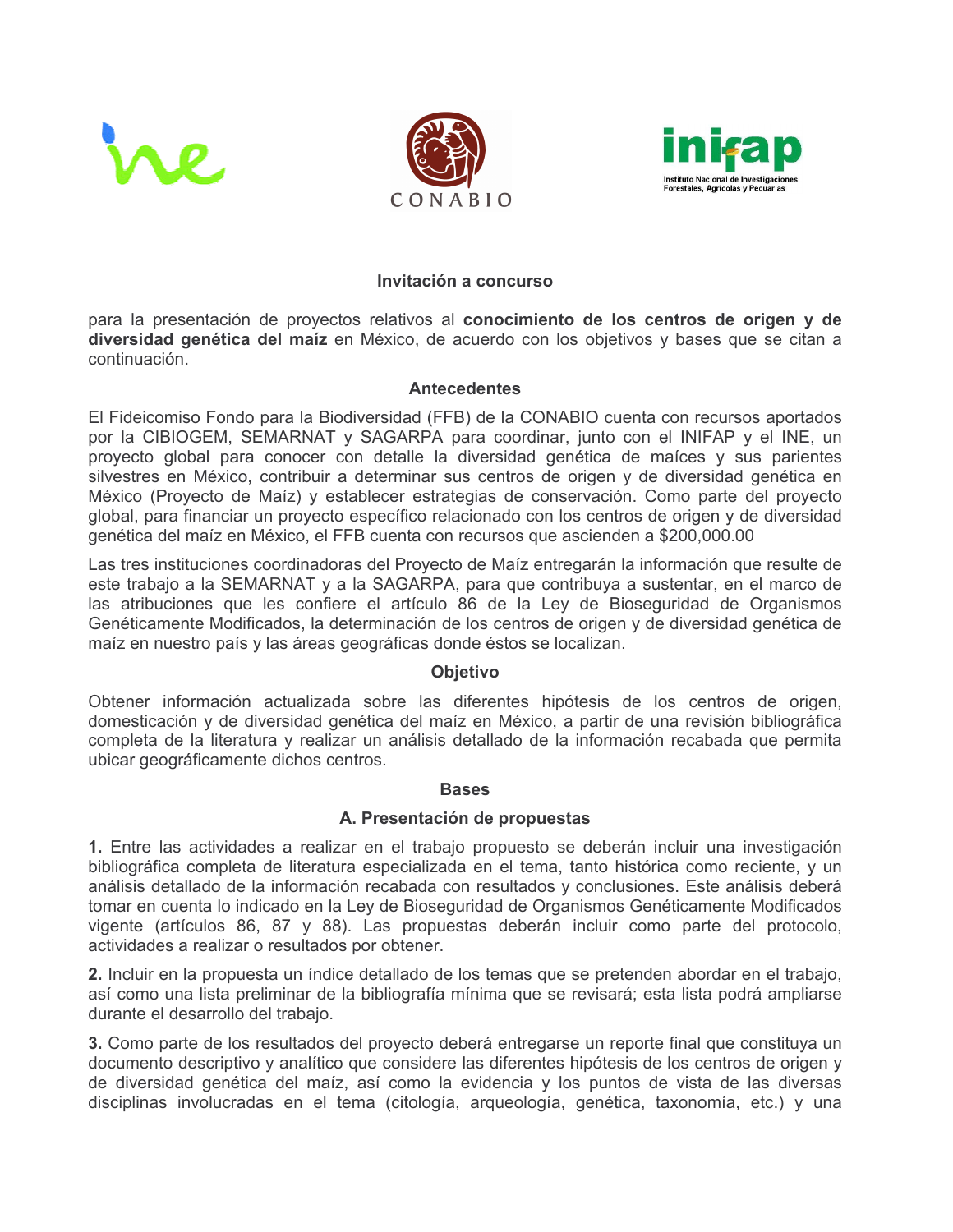conclusión de quienes participaron en su realización que sea de utilidad para los propósitos indicados en la Lev citada.

4. Deberá establecerse en la propuesta el compromiso de elaborar al menos un articulo con los resultados obtenidos en el proyecto que se someterá para su publicación en alguna revista indexada, va sea nacional o internacional, en un lapso no mayor de un año después de concluir el provecto.

5. Los proyectos deberán estar planeados para llevarse a cabo en un plazo máximo de 8 meses.

6. La propuesta debe elaborarse siguiendo todo lo indicado en el instructivo para elaborar proyectos para esta invitación (Anexo 1) y presentarse impresa por duplicado, sin engargolar, acompañada de un disquete o CD con la versión electrónica correspondiente, o bien puede enviarse por correo electrónico (dirproy@xolo.conabio.gob.mx).

#### B. Selección y evaluación de proyectos

7. Serán seleccionados y presentados para su evaluación académica y técnica únicamente los proyectos que se entrequen a la CONABIO en tiempo y forma. No se darán por recibidos y quedarán excluidos de la selección y evaluación los proyectos incompletos o que llequen extemporáneamente o por fax. También se verificará que la propuesta cumpla con el tiempo establecido de 8 meses máximo para el desarrollo del proyecto.

8. Un Comité de Evaluación conformado por expertos en el tema que incluirá miembros del Comité Asesor del Proyecto de Maíz, todos externos a la CONABIO, evaluará los proyectos y escogerá al que mejor cumpla con el objetivo y bases de esta invitación.

9. Los criterios de evaluación tomarán en cuenta la calidad académica, sustento científico, solidez metodológica y técnica, factibilidad de la propuesta, así como la experiencia del responsable o grupo de trabajo y/o su institución.

10. Ante calidades académicas y técnicas semejantes, se dará prioridad a aquellos proyectos que incluyan la participación de investigadores o asesores de varias instituciones.

11. El apoyo financiero se otorgará al proyecto que se apruebe por ser el mejor en la evaluación académica, previo cumplimiento de las condiciones señaladas por el Comité Evaluador de Expertos y/o los requerimientos administrativos o presupuestales que indique la CONABIO. El financiamiento se formalizará mediante un contrato o convenio con la institución del proponente, donde se establecerán los compromisos de las partes.

12. Los documentos resultado del proyecto serán revisados y validados por el Comité Asesor Externo del Proyecto de Maíz.

## C. Recepción de propuestas y publicación de resultados

Las propuestas deben entregarse o enviarse a la Dirección de Evaluación de Proyectos de la CONABIO, para su evaluación, en donde se recibirán entre el 22 y el 28 de febrero de 2007, de 8 a 16 hrs. El proyecto aprobado se publicará el 30 de marzo de 2007 en el sitio web de la CONABIO. Todos los proponentes recibirán por correo electrónico o correo postal el resultado de la evaluación con el dictamen del Comité de Evaluación.

Los formatos, instructivos y lineamientos están disponibles en la sección de Proyectos de www.conabio.gob.mx

# DIRECCIÓN DE EVALUACIÓN DE PROYECTOS CONABIO

Av. Liga Periférico-Insurgentes Sur 4903, Col. Parques del Pedregal, Tlalpan, 14010 México, D. F. Tel. 5005-5000, fax 5004-4931. Lunes a viernes de 8 a 16 hr. Correo-e dirproy@xolo.conabio.gob.mx Sitio web: http://www.conabio.gob.mx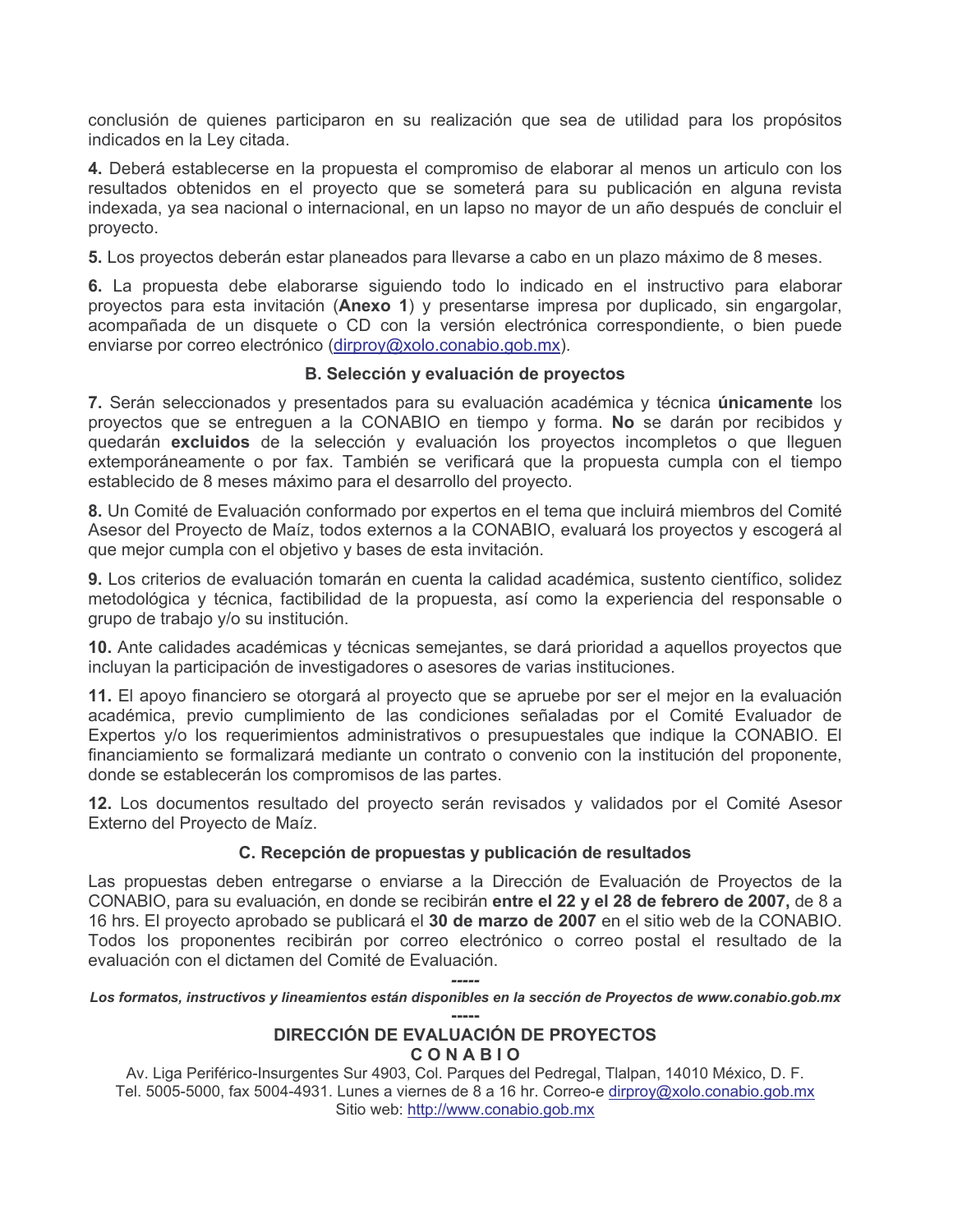#### Anexo 1

## Instructivo para la presentación de proyectos relativos al conocimiento de los centros de origen y de diversidad genética del maíz en México.

El proyecto deberá presentarse impreso por duplicado, sin engargolar, acompañado de un disquete o CD con la versión electrónica correspondiente, o bien puede enviarse por correo electrónico (dirproy@xolo.conabio.gob.mx) y debe elaborarse conteniendo todo lo siguiente:

a) Carátula, con los datos generales del proyecto, en el siguiente orden: Título, que deberá ser corto e informativo. *Institución u organización* en la que se llevará a cabo el proyecto (dependencia, departamento, laboratorio) y dirección completa. Si fueran varias instituciones participantes, dar datos de cada una e indicar cuál de ellas fungirá como responsable administrativa. **Datos del responsable** del proyecto (nombre y grado académico; puesto, teléfono, fax y correo electrónico; domicilio y teléfono particulares). Monto del financiamiento solicitado (IVA incluido). Duración del proyecto, en meses.

b) Resumen del trabajo propuesto (que no exceda media cuartilla) y palabras clave (máximo 8).

c) Objetivo(s) general y objetivos particulares, claramente delimitados.

d) *Índice* detallado de los temas que se abordarán e incluirán en el trabaio, así como una lista preliminar de la bibliografía mínima que se revisará; esta lista podrá ampliarse durante el desarrollo del trabajo.

e) Descripción del trabajo a realizar, señalar cómo y dónde se obtendrá las fuentes bibliográficas. Asegurar la obtención de los permisos en caso de consultar información particular.

f) Establecer claramente y justificar la duración del proyecto (máximo 8 meses sin contar el tiempo adicional para someter el(los) artículo(s) a publicación).

g) Programa de trabajo calendarizado mensualmente y en una hoja aparte, deberá presentarse de manera tabular, con las actividades en los renglones y los meses numerados (1, 2, 3,... etc.) en las columnas. En esta calendarización deberán programarse todas las actividades del proyecto que deben ser precisas y coincidentes con los objetivos y métodos del proyecto. También deben contemplarse la entrega de un informe de avance cuatrimestral o a la mitad del tiempo de desarrollo, con resultados parciales y la entrega del informe y resultados finales. Indicar explícitamente que el resultado será un documento descriptivo y analítico, así como un manuscrito para su publicación en un plazo adicional no mayor a 12 meses.

Además, al proyecto deberá anexarse la siguiente documentación:

h) Carta de solicitud de apoyo (una sola copia) firmada por el responsable del proyecto y con firma de conformidad de aquella autoridad de su institución (director de instituto o dependencia, presidente de la asociación, etc.) que pueda aprobar la realización del mismo, el uso de la infraestructura institucional requerida y asumir la responsabilidad que adquiriría la institución en caso de formalizarse el apoyo. Además deberá demostrar que cuenta con los permisos necesarios para consultar las diferentes fuentes de información si no fueran públicas.

i) Curriculum vitae en extenso del responsable del proyecto, con los elementos necesarios para evaluar sus conocimientos y experiencia en trabajos semejantes al del proyecto presentado. Si la experiencia de un colaborador (o de un asesor) aporta significativamente solidez al trabajo (o a un aspecto de él), incluir también su *curriculum*. En caso de que el responsable del proyecto o los participantes no sean especialistas en el tema de la propuesta o en algún aspecto del proyecto, es